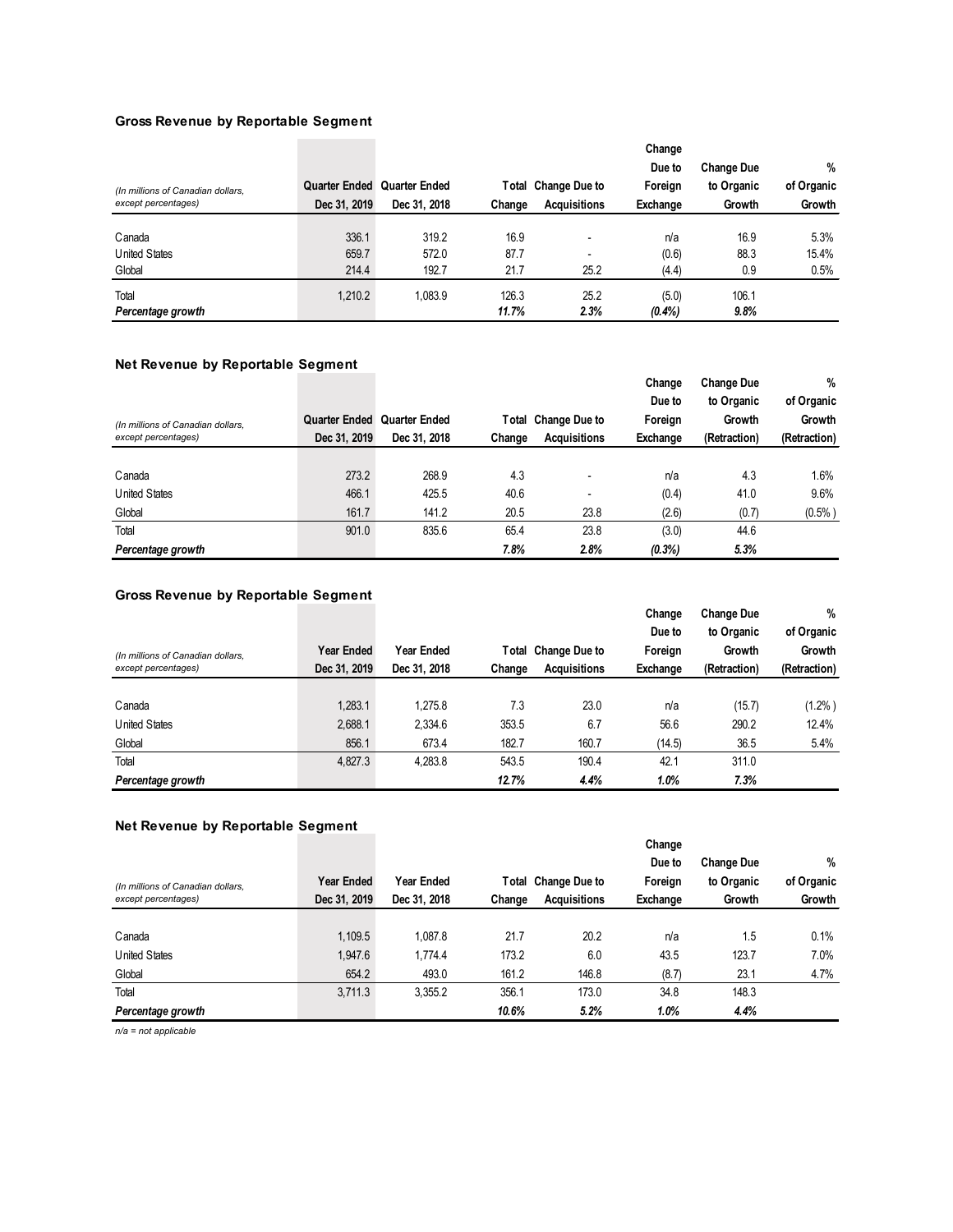#### **Gross Revenue by Business Operating Unit**

|                                   |                             |              |        |                          | Change   | <b>Change Due</b> | %            |
|-----------------------------------|-----------------------------|--------------|--------|--------------------------|----------|-------------------|--------------|
|                                   |                             |              |        |                          | Due to   | to Organic        | of Organic   |
| (In millions of Canadian dollars, | Quarter Ended Quarter Ended |              |        | Total Change Due to      | Foreign  | Growth            | Growth       |
| except percentages)               | Dec 31, 2019                | Dec 31, 2018 | Change | <b>Acquisitions</b>      | Exchange | (Retraction)      | (Retraction) |
|                                   |                             |              |        |                          |          |                   |              |
| <b>Buildings</b>                  | 256.7                       | 232.2        | 24.5   | 25.2                     | (0.2)    | (0.5)             | (0.2% )      |
| Energy & Resources                | 156.3                       | 159.9        | (3.6)  |                          | (2.2)    | (1.4)             | (0.9% )      |
| Environmental Services            | 213.9                       | 185.3        | 28.6   | $\overline{\phantom{a}}$ | (0.8)    | 29.4              | 15.9%        |
| Infrastructure                    | 348.9                       | 295.3        | 53.6   | $\overline{\phantom{0}}$ | (0.6)    | 54.2              | 18.4%        |
| Water                             | 234.4                       | 211.2        | 23.2   | ٠                        | (1.2)    | 24.4              | 11.6%        |
| Total                             | 1.210.2                     | 1,083.9      | 126.3  | 25.2                     | (5.0)    | 106.1             |              |
| Percentage growth                 |                             |              | 11.7%  | 2.3%                     | (0.4%    | 9.8%              |              |

## **Net Revenue by Business Operating Unit**

|                                   |              |                             |        |                          | Change<br>Due to | <b>Change Due</b> | %          |
|-----------------------------------|--------------|-----------------------------|--------|--------------------------|------------------|-------------------|------------|
| (In millions of Canadian dollars, |              | Quarter Ended Quarter Ended |        | Total Change Due to      | Foreign          | to Organic        | of Organic |
| except percentages)               | Dec 31, 2019 | Dec 31, 2018                | Change | <b>Acquisitions</b>      | Exchange         | Growth            | Growth     |
|                                   |              |                             |        |                          |                  |                   |            |
| <b>Buildings</b>                  | 198.0        | 172.1                       | 25.9   | 23.8                     | (0.1)            | 2.2               | 1.3%       |
| Energy & Resources                | 130.2        | 131.4                       | (1.2)  | ٠                        | (1.3)            | 0.1               | 0.1%       |
| Environmental Services            | 141.6        | 125.4                       | 16.2   | $\overline{\phantom{a}}$ | (0.3)            | 16.5              | 13.2%      |
| Infrastructure                    | 254.9        | 237.7                       | 17.2   | $\overline{\phantom{a}}$ | (0.6)            | 17.8              | 7.5%       |
| Water                             | 176.3        | 169.0                       | 7.3    |                          | (0.7)            | 8.0               | 4.7%       |
| Total                             | 901.0        | 835.6                       | 65.4   | 23.8                     | (3.0)            | 44.6              |            |
| Percentage growth                 |              |                             | 7.8%   | 2.8%                     | $(0.3\%)$        | 5.3%              |            |

#### **Gross Revenue by Business Operating Unit**

|                                   |              |              |        |                     | Change   | <b>Change Due</b> | %            |
|-----------------------------------|--------------|--------------|--------|---------------------|----------|-------------------|--------------|
|                                   |              |              |        |                     | Due to   | to Organic        | of Organic   |
| (In millions of Canadian dollars, | Year Ended   | Year Ended   |        | Total Change Due to | Foreign  | Growth            | Growth       |
| except percentages)               | Dec 31, 2019 | Dec 31, 2018 | Change | <b>Acquisitions</b> | Exchange | (Retraction)      | (Retraction) |
|                                   |              |              |        |                     |          |                   |              |
| <b>Buildings</b>                  | 1,053.3      | 938.7        | 114.6  | 94.8                | 14.2     | 5.6               | 0.6%         |
| Energy & Resources                | 613.1        | 597.5        | 15.6   | 20.2                |          | (4.6)             | (0.8% )      |
| Environmental Services            | 788.6        | 682.8        | 105.8  | 22.5                | 5.3      | 78.0              | 11.4%        |
| Infrastructure                    | 1,401.7      | 1,169.3      | 232.4  | 51.1                | 17.4     | 163.9             | 14.0%        |
| Water                             | 970.6        | 895.5        | 75.1   | 1.8                 | 5.2      | 68.1              | 7.6%         |
| Total                             | 4,827.3      | 4.283.8      | 543.5  | 190.4               | 42.1     | 311.0             |              |
| Percentage growth                 |              |              | 12.7%  | 4.4%                | 1.0%     | 7.3%              |              |

#### **Net Revenue by Business Operating Unit**

| (In millions of Canadian dollars,<br>except percentages) | Year Ended<br>Dec 31, 2019 | Year Ended<br>Dec 31, 2018 | Change | Total Change Due to<br><b>Acquisitions</b> | Change<br>Due to<br>Foreign<br>Exchange | <b>Change Due</b><br>to Organic<br>Growth<br>(Retraction) | $\%$<br>of Organic<br>Growth<br>(Retraction) |
|----------------------------------------------------------|----------------------------|----------------------------|--------|--------------------------------------------|-----------------------------------------|-----------------------------------------------------------|----------------------------------------------|
|                                                          |                            |                            |        |                                            |                                         |                                                           |                                              |
| <b>Buildings</b>                                         | 828.0                      | 718.4                      | 109.6  | 86.9                                       | 10.8                                    | 11.9                                                      | 1.7%                                         |
| Energy & Resources                                       | 525.1                      | 513.1                      | 12.0   | 18.4                                       | 1.6                                     | (8.0)                                                     | $(1.6\%)$                                    |
| Environmental Services                                   | 567.0                      | 480.3                      | 86.7   | 18.8                                       | 4.8                                     | 63.1                                                      | 13.1%                                        |
| Infrastructure                                           | 1.055.2                    | 935.5                      | 119.7  | 47.3                                       | 12.9                                    | 59.5                                                      | 6.4%                                         |
| Water                                                    | 736.0                      | 707.9                      | 28.1   | 1.6                                        | 4.7                                     | 21.8                                                      | 3.1%                                         |
| Total                                                    | 3.711.3                    | 3.355.2                    | 356.1  | 173.0                                      | 34.8                                    | 148.3                                                     |                                              |
| Percentage growth                                        |                            |                            | 10.6%  | 5.2%                                       | 1.0%                                    | 4.4%                                                      |                                              |

*Comparative figures have been reclassified due to a realignment of several business lines and to conform to the presentation adopted for the current period.*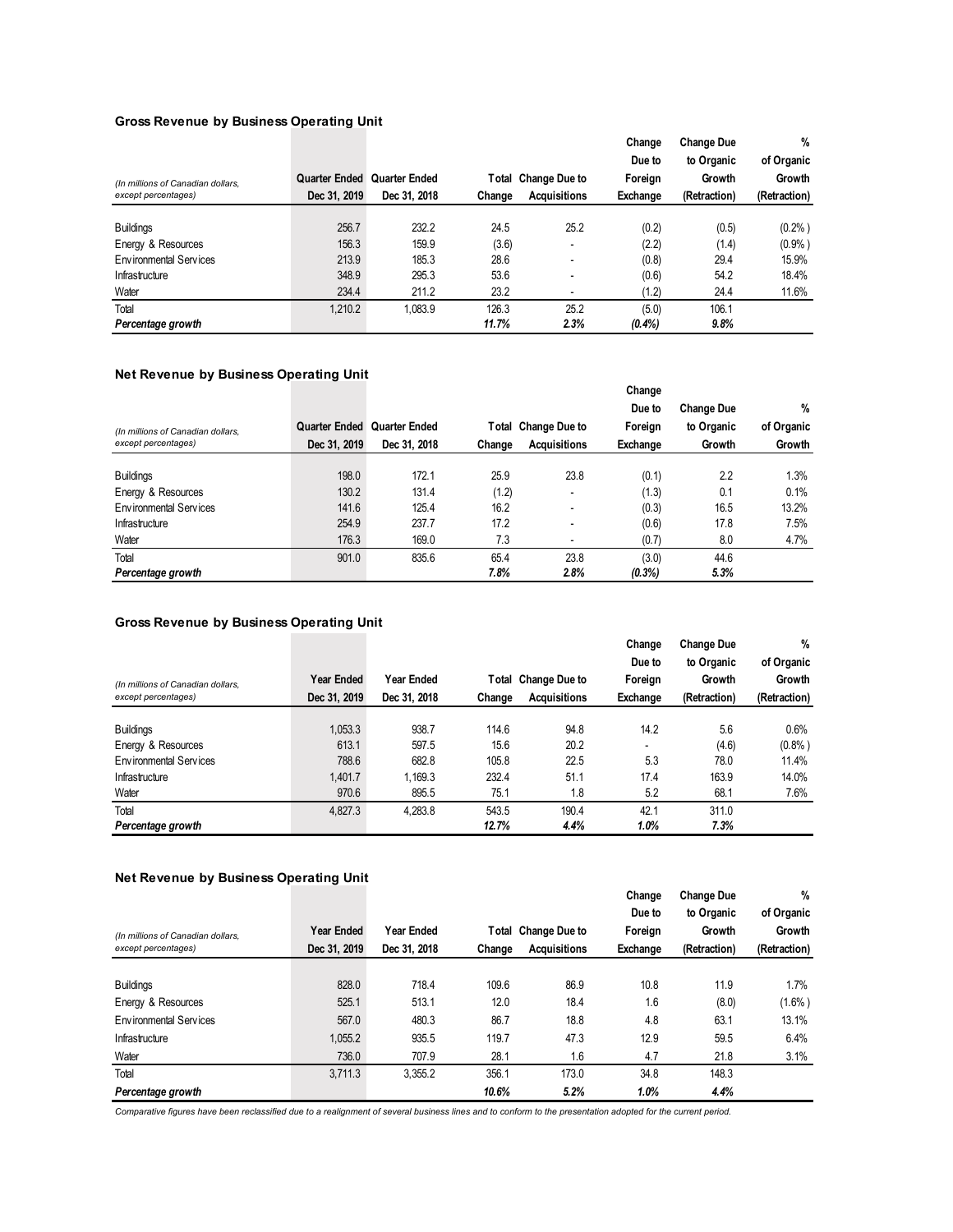# **Gross Margin by Business Operating Unit**

|                                          | <b>Quarter Ended</b> |          |              | <b>Quarter Ended</b> |              | Year Ended | <b>Year Ended</b> |          |
|------------------------------------------|----------------------|----------|--------------|----------------------|--------------|------------|-------------------|----------|
|                                          | Dec 31, 2019         |          | Dec 31, 2018 |                      | Dec 31, 2019 |            | Dec 31, 2018      |          |
| (In millions of Canadian dollars, except |                      | % of Net |              | % of Net             |              | % of Net   |                   | % of Net |
| percentages)                             | \$                   | Revenue  | S            | Revenue              |              | Revenue    |                   | Revenue  |
|                                          |                      |          |              |                      |              |            |                   |          |
| <b>Buildings</b>                         | 108.0                | 54.5%    | 92.5         | 53.7%                | 456.8        | 55.2%      | 385.1             | 53.6%    |
| Energy & Resources                       | 62.9                 | 48.3%    | 63.4         | 48.2%                | 256.2        | 48.8%      | 257.2             | 50.1%    |
| Environmental Services                   | 80.0                 | 56.5%    | 71.0         | 56.6%                | 318.2        | 56.1%      | 270.6             | 56.3%    |
| Infrastructure                           | 137.9                | 54.1%    | 129.1        | 54.3%                | 569.6        | 54.0%      | 506.5             | 54.1%    |
| Water                                    | 97.5                 | 55.3%    | 93.4         | 55.3%                | 407.6        | 55.4%      | 395.8             | 55.9%    |
| Total                                    | 486.3                | 54.0%    | 449.4        | 53.8%                | 2,008.4      | 54.1%      | 1,815.2           | 54.1%    |

*note: Comparative figures have been reclassified due to a realignment of several business lines.*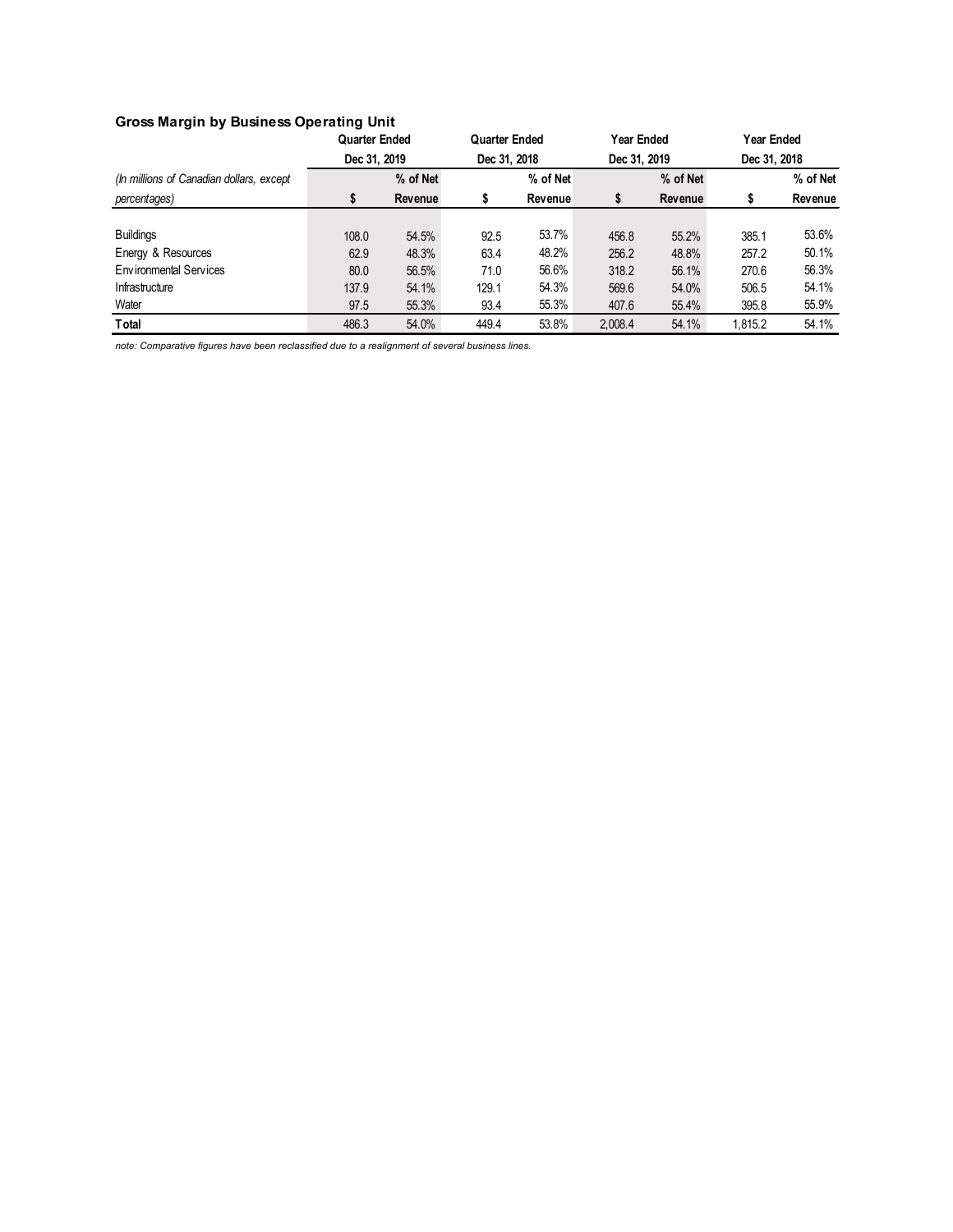#### **IFRS 16 Impact on Statement of Financial Position at January 1, 2019**

|                                          |                        |       | Increase   |  |
|------------------------------------------|------------------------|-------|------------|--|
|                                          | IFRS 16 Before IFRS 16 |       | (Decrease) |  |
| (In millions of Canadian dollars)        | \$                     | \$    | \$         |  |
| <b>Current assets</b>                    |                        |       |            |  |
| Trade and other receivables              | 828.1                  | 878.1 | (50.0)     |  |
| Prepaid expenses                         | 43.9                   | 56.8  | (12.9)     |  |
| Other assets                             | 24.3                   | 23.2  | 1.1        |  |
| Non-current assets                       |                        |       |            |  |
| Lease assets                             | 561.8                  |       | 561.8      |  |
| Intangible assets                        | 242.0                  | 247.7 | (5.7)      |  |
| Other assets                             | 178.2                  | 175.5 | 2.7        |  |
| Total increase in assets                 |                        |       | 497.0      |  |
| <b>Current liabilities</b>               |                        |       |            |  |
| Trade and other pay ables                | 566.9                  | 567.2 | (0.3)      |  |
| Lease liabilities                        | 44.8                   | ٠     | 44.8       |  |
| <b>Provisions</b>                        | 41.7                   | 42.4  | (0.7)      |  |
| Other liabilities                        | 5.0                    | 23.2  | (18.2)     |  |
| Non-current liabilities                  |                        |       |            |  |
| Lease liabilities                        | 600.2                  |       | 600.2      |  |
| <b>Provisions</b>                        | 86.6                   | 78.2  | 8.4        |  |
| Deferred tax liabilities                 | 42.8                   | 54.3  | (11.5)     |  |
| Other liabilities                        | 10.9                   | 105.4 | (94.5)     |  |
| Shareholders' equity                     |                        |       |            |  |
| Retained earnings                        | 820.0                  | 851.2 | (31.2)     |  |
| Total increase in liabilities and equity |                        |       | 497.0      |  |

#### **IFRS 16 Impact on Statement of Income - Continuing Operations**

|                                                      | 2019    | Increase                           |            |
|------------------------------------------------------|---------|------------------------------------|------------|
|                                                      |         | 2019<br>as Reported before IFRS 16 | (Decrease) |
| (In millions of Canadian dollars)                    |         |                                    |            |
|                                                      |         | \$                                 |            |
| Impact on income statement items                     |         |                                    |            |
| Administrative and marketing expenses                | 1,433.6 | 1.576.6                            | (143.0)    |
| Net interest expense                                 | 69.6    | 37.3                               | 32.3       |
| Depreciation of lease assets                         | 115.8   |                                    | 115.8      |
| Net income                                           | 194.4   | 198.1                              | (3.7)      |
| Impact on non-IFRS financial measures <sup>(1)</sup> |         |                                    |            |
| EBITDA                                               | 576.0   | 433.0                              | 143.0      |
| Adjusted EBITDA                                      | 574.4   | 431.4                              | 143.0      |
| Net debt/adjusted EBITDA - Continuing operations     | 1.1     | 1.5                                | (0.4)      |

**Year Ended Dec 31**

*note: Non-IFRS measures are discussed in the Definitions section of Stantec's 2019 Annual Report.* 

#### **IFRS 16 Impact on Statement of Cash Flows -**

| IFRS 16 Impact on Statement of Cash Flows -<br><b>Continuing Operations</b> | Year Ended Dec 31 |                            |            |  |  |
|-----------------------------------------------------------------------------|-------------------|----------------------------|------------|--|--|
|                                                                             | 2019              | 2019                       | Increase   |  |  |
|                                                                             |                   | as Reported before IFRS 16 | (Decrease) |  |  |
| (In millions of Canadian dollars)                                           |                   |                            | \$         |  |  |
| Cash flows from operating activities                                        | 449.9             | 333.2                      | 116.7      |  |  |
| Cash paid to suppliers                                                      | (1,716.9)         | (1,865.9)                  | 149.0      |  |  |
| Interest paid                                                               | (71.6)            | (39.3)                     | (32.3)     |  |  |
| Cash flows used in investing activities                                     | (135.2)           | (84.8)                     | (50.4)     |  |  |
| Proceeds from leasehold inducements                                         |                   | 50.4                       | (50.4)     |  |  |
| Cash flows (used in) from financing activities                              | (286.0)           | (219.7)                    | (66.3)     |  |  |
| Payments of lease obligations                                               | (116.7)           |                            | (116.7)    |  |  |
| Proceeds from leasehold inducements                                         | 50.4              |                            | 50.4       |  |  |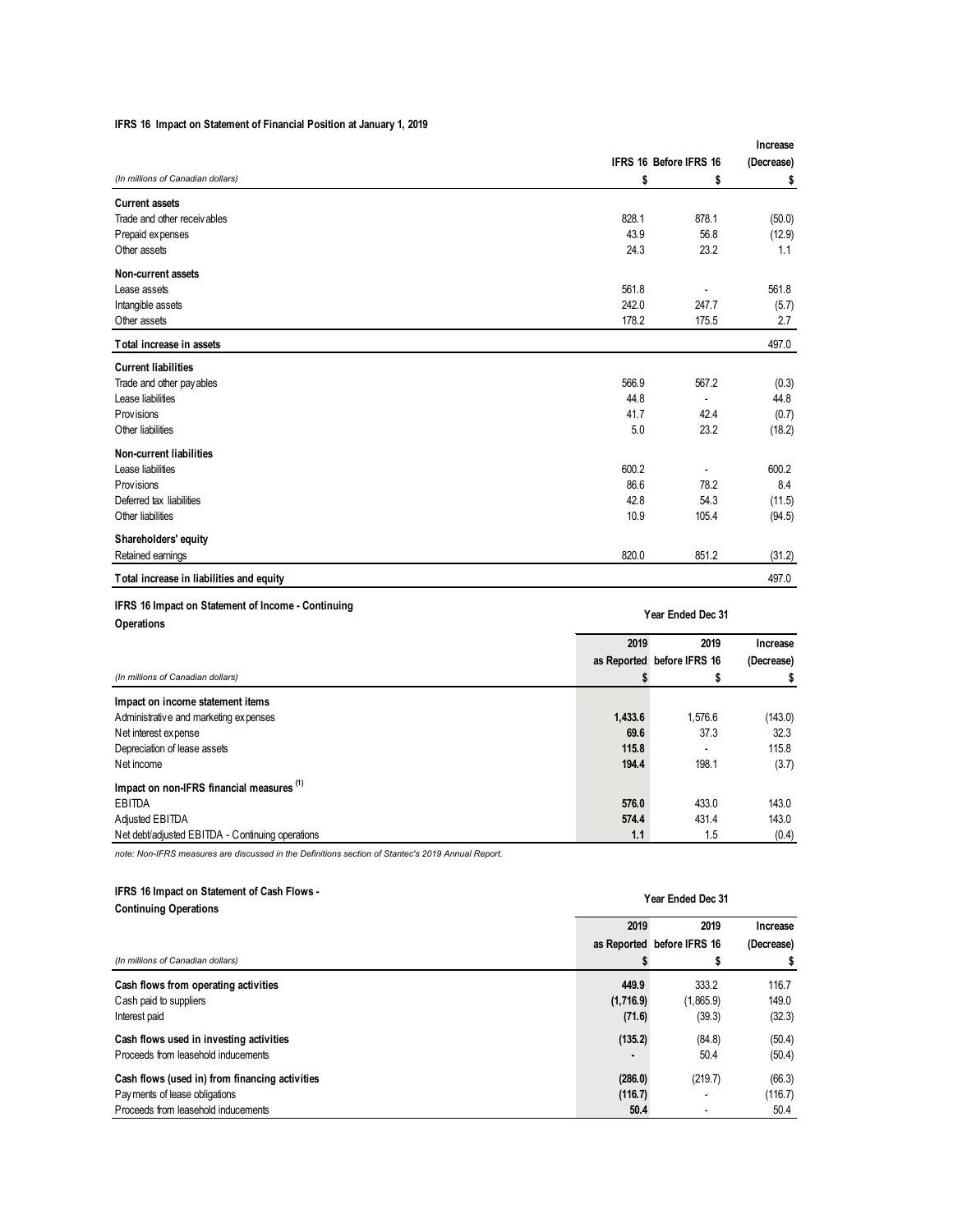#### **Reconciliation of Non-IFRS Financial Measures**

|                                                                         | <b>Year Ended Dec 31</b> |       |                | <b>Quarter Ended Dec 31</b> |  |
|-------------------------------------------------------------------------|--------------------------|-------|----------------|-----------------------------|--|
| (In millions of Canadian dollars, except per share amounts)             | 2019                     | 2018  | 2019           | 2018                        |  |
| Net income from continuing operations                                   | 194.4                    | 171.3 | 42.4           | 21.2                        |  |
| Add back:                                                               |                          |       |                |                             |  |
| Income taxes                                                            | 71.1                     | 55.0  | 17.9           | 2.6                         |  |
| Net interest expense                                                    | 69.6                     | 28.7  | 17.5           | 9.3                         |  |
| Depreciation and amortization                                           | 240.9                    | 115.1 | 62.2           | 28.1                        |  |
| <b>EBITDA</b> from continuing operations                                | 576.0                    | 370.1 | 140.0          | 61.2                        |  |
| Add back (deduct) pre-tax:                                              |                          |       |                |                             |  |
| Lease exit liability                                                    | -                        | 12.8  | $\blacksquare$ | 12.8                        |  |
| Past service cost for pensions                                          |                          | 4.7   | $\blacksquare$ | 4.7                         |  |
| Unrealized (gain) loss on investments held for self-insured liabilities | (7.9)                    | 4.9   | (1.0)          | 5.5                         |  |
| Severances related to organizational reshaping                          | 6.3                      | ۰     | 3.8            |                             |  |
| Adjusted EBITDA from continuing operations                              | 574.4                    | 392.5 | 142.8          | 84.2                        |  |

|                                                                                  | Year Ended Dec 31 |             |                          | <b>Quarter Ended Dec 31</b> |  |
|----------------------------------------------------------------------------------|-------------------|-------------|--------------------------|-----------------------------|--|
| (In millions of Canadian dollars, except per share amounts)                      | 2019              | 2018        | 2019                     | 2018                        |  |
| Net income from continuing operations                                            | 194.4             | 171.3       | 42.4                     | 21.2                        |  |
| Add back (deduct) after tax:                                                     |                   |             |                          |                             |  |
| Amortization of intangible assets related to acquisitions (note 1)               | 30.7              | 28.8        | 8.0                      | 7.3                         |  |
| Lease exit liability (note 2)                                                    |                   | 9.4         |                          | 9.4                         |  |
| Past service cost for pensions (note 3)                                          | $\blacksquare$    | 3.5         | $\overline{\phantom{0}}$ | 3.5                         |  |
| Unrealized (gain) loss on investments held for self-insured liabilities (note 4) | (5.7)             | 3.6         | (0.8)                    | 4.1                         |  |
| Transition tax (recovery) expense (note 5)                                       | 1.1               | (10.0)      | $\overline{\phantom{a}}$ |                             |  |
| Severances related to organizational reshaping (note 6)                          | 4.5               | ۰           | 2.7                      |                             |  |
| Adjusted net income from continuing operations                                   | 225.0             | 206.6       | 52.3                     | 45.5                        |  |
| Weighted average number of shares outstanding - basic                            | 111,550,424       | 113,733,118 | 111,202,939              | 113, 142, 068               |  |
| Weighted average number of shares outstanding - diluted                          | 111,550,424       | 113,822,318 | 111,209,359              | 113, 158, 097               |  |
| Adjusted earnings per share from continuing operations                           |                   |             |                          |                             |  |
| Adjusted earnings per share - basic                                              | 2.02              | 1.82        | 0.47                     | 0.40                        |  |
| Adjusted earnings per share - diluted                                            | 2.02              | 1.82        | 0.47                     | 0.40                        |  |

*See the Definitions section of Stantec's 2019 Annual Report for a discussion of non-IFRS measures used. Construction Services operations are presented as discontinued operations. This table has been updated to include only continuing operation results.*

*note 1: The add back of intangible amortization relates only to the amortization from intangible assets acquired through acquisitions and excludes the* 

*amortization of software purchased by Stantec. For the year ended December 31, 2019, this amount is net of tax of \$11.2 (2018 - \$10.6). For the quarter ended December 31, 2019, this amount is net of tax of \$2.4 (2018 - \$1.4).*

*note 2: For the quarter and year ended December 31, 2019, this amount is net of tax of nil (2018 - \$3.4).*

*note 3: For the quarter and year ended December 31, 2019, this amount is net of tax of nil (2018 - \$1.2).*

*note 4: For the year ended December 31, 2019, this amount is net of tax of \$2.2 (2018 - (\$1.3)). For the quarter ended December 31, 2019, this amount is net of tax of \$0.2 (2018 - (\$1.4)).* 

*note 5: Refer to Income Taxes section for further details.*

note 6: For the year ended December 31, 2019, this amount is net of tax of \$1.8 (2018 - nil). For the quarter ended December 31, 2019, this amount is net of tax of *\$1.1 (2018 - nil).*